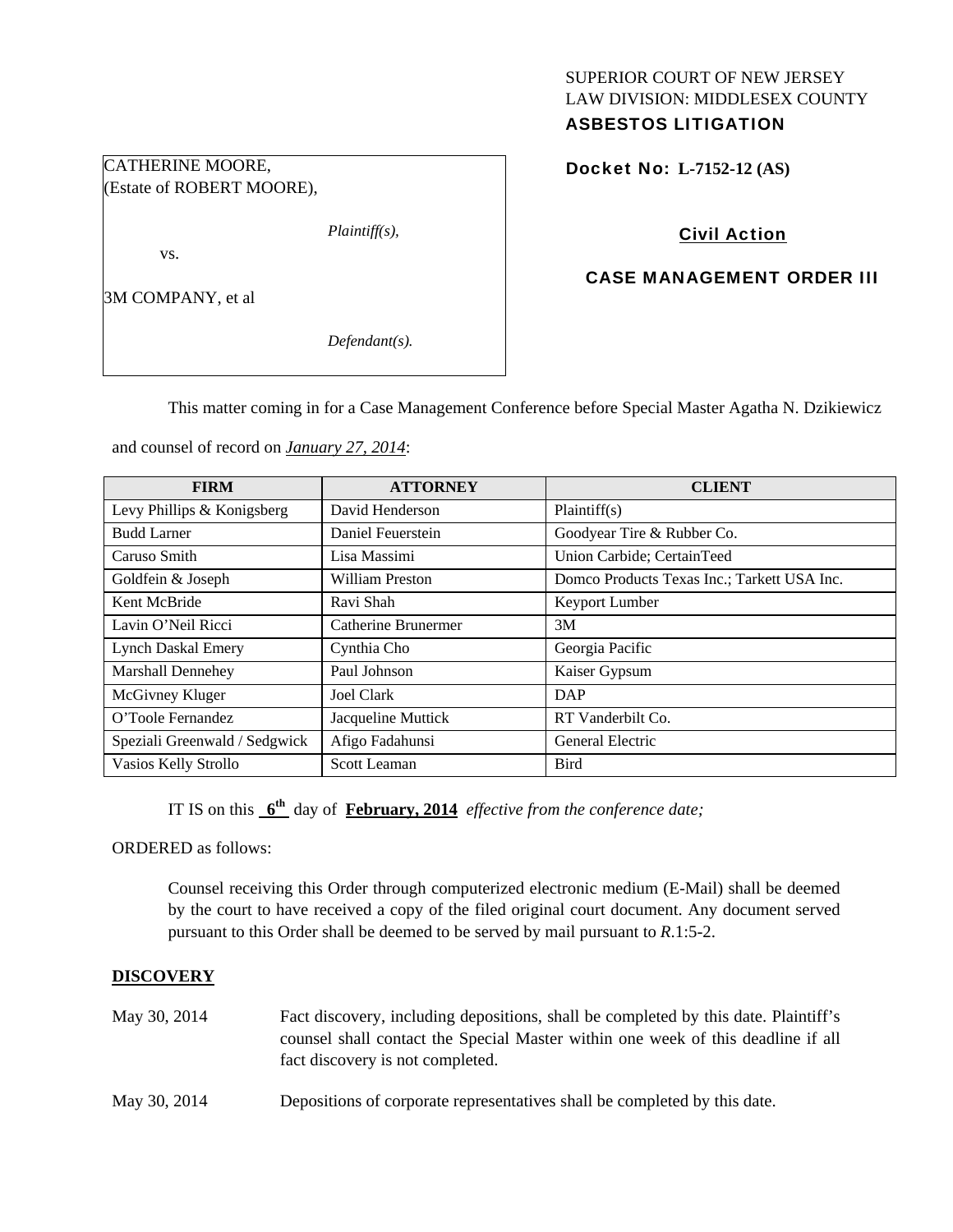## **EARLY SETTLEMENT**

- March 5, 2014 The settlement conference previously scheduled on this date is **CANCELLED**.
- June 13, 2014 Settlement demands shall be served on all counsel and the Special Master by this date.

#### **SUMMARY JUDGMENT MOTION PRACTICE**

- June 27, 2014 Summary judgment motions limited to product identification issues shall be filed no later than this date.
- July 25, 2014 Last return date for product identification summary judgment motions.

### **MEDICAL DEFENSE**

August 29, 2014 Defendants shall identify its medical experts and serve medical expert reports, if any, by this date.

### **LIABILITY EXPERT REPORTS**

- July 31, 2014 Plaintiff shall identify its liability experts and serve liability expert reports or a certified expert statement by this date or waive any opportunity to rely on liability expert testimony.
- August 29, 2014 Defendants shall identify its liability experts and serve liability expert reports, if any, by this date or waive any opportunity to rely on liability expert testimony.

#### **ECONOMIST EXPERT REPORTS**

- July 31, 2014 Plaintiff shall identify its expert economists and serve expert economist report(s), if any, by this date or waive any opportunity to rely on economic expert testimony.
- August 29, 2014 Defendants shall identify its expert economists and serve expert economist report(s), if any, by this date or waive any opportunity to rely on economic expert testimony.

#### **EXPERT DEPOSITIONS**

September 15, 2014 Expert depositions shall be completed by this date. To the extent that plaintiff and defendant generic experts have been deposed before, the parties seeking that deposition in this case must file an application before the Special Master and demonstrate the necessity for that deposition. To the extent possible, documents requested in a deposition notice directed to an expert shall be produced three days in advance of the expert deposition. The expert shall not be required to produce documents that are readily accessible in the public domain.

#### **PRE-TRIAL AND TRIAL**

September 9, 2014 @ 1:30pm Settlement conference. All defense counsel shall appear with authority to negotiate settlement and have a representative authorized to negotiate

\_\_\_\_\_\_\_\_\_\_\_\_\_\_\_\_\_\_\_\_\_\_\_\_\_\_\_\_\_\_\_\_\_\_\_\_\_\_\_\_\_\_\_\_\_\_\_\_\_\_\_\_\_\_\_\_\_\_\_\_\_\_\_\_\_\_\_\_\_\_\_\_\_\_\_\_\_\_\_\_\_\_\_\_\_\_\_\_\_\_\_\_\_\_\_\_\_\_\_\_\_\_\_\_\_\_\_\_\_\_